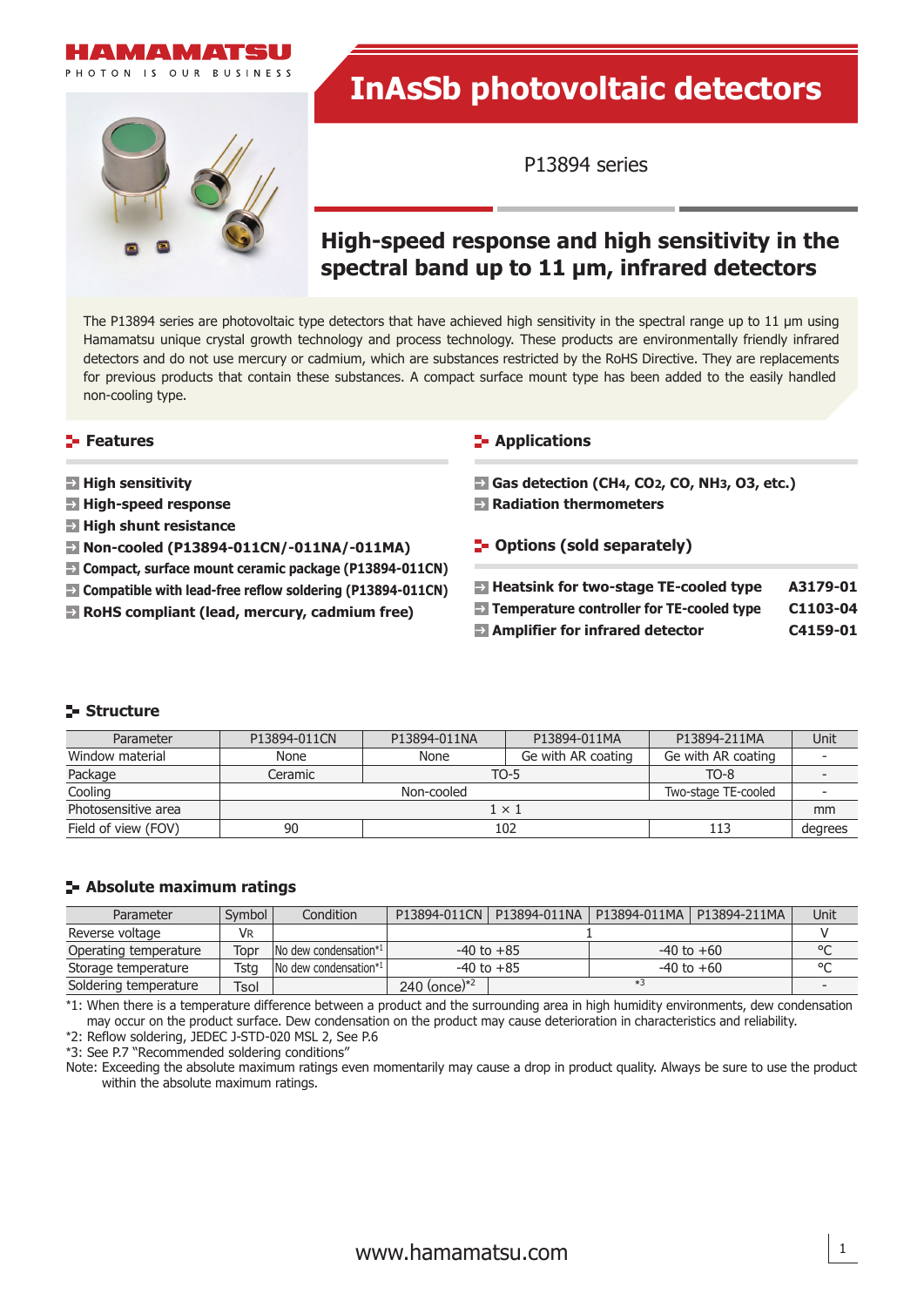# **Electrical and optical characteristics (Ta=25 °C)**

| Parameter                   | Symbol      | Condition                                   | P13894-011CN/-011NA      |                                        |                                           | P13894-011MA                           |                                           | P13894-211MA             |                          | Unit                                        |                          |                         |
|-----------------------------|-------------|---------------------------------------------|--------------------------|----------------------------------------|-------------------------------------------|----------------------------------------|-------------------------------------------|--------------------------|--------------------------|---------------------------------------------|--------------------------|-------------------------|
|                             |             |                                             | Min.                     | Typ.                                   | Max.                                      | Min.                                   | Typ.                                      | Max.                     | Min.                     | Typ.                                        | Max.                     |                         |
| Chip temperature            | Tchip       |                                             |                          | 25                                     |                                           |                                        | 25                                        |                          |                          | -30                                         |                          | °C                      |
| Peak sensitivity wavelength | $\lambda p$ |                                             | $\overline{\phantom{a}}$ | 5.6                                    | $\overline{\phantom{0}}$                  | -                                      | 5.6                                       |                          |                          | 5.6                                         |                          | μm                      |
| Cutoff wavelength           | λс          |                                             | 9.7                      | 11.0                                   | $\overline{\phantom{0}}$                  | 9.7                                    | 11.0                                      | $\overline{\phantom{a}}$ | 8.9                      | 10.2                                        |                          | μm                      |
| Photosensitivity            | S           | $\lambda = \lambda p^{*4}$                  | 1.4                      | 2.0                                    | $\overline{\phantom{0}}$                  | 1.3                                    | 1.9                                       | $\overline{\phantom{0}}$ | 2.8                      | 3.8                                         | $\overline{\phantom{0}}$ | mA/W                    |
| Shunt resistance            | Rsh         | $V_R = 10$ mV                               | 1.5                      | 2.0                                    | $\overline{\phantom{a}}$                  | 1.5                                    | 2.0                                       | $\overline{\phantom{a}}$ | 7.5                      | 10.0                                        | $\overline{\phantom{0}}$ | kΩ                      |
| Detectivity                 | D*          | $(\lambda p, 1200, 1)$                      |                          | $ 4.0 \times 10^7 $ 7.0 $\times 10^7 $ | $\overline{\phantom{a}}$                  | $ 3.8 \times 10^7 $ 6.5 $\times 10^7 $ |                                           | $\overline{\phantom{a}}$ |                          | $1.8 \times 10^8$ 3.2 $\times 10^8$         | $\overline{\phantom{0}}$ | cm·Hz <sup>1/2</sup> /W |
| Noise equivalent power      | <b>NEP</b>  | $\lambda = \lambda p$                       | $\overline{a}$           |                                        | $1.4 \times 10^{-9}$ 2.5 $\times 10^{-9}$ | $\overline{\phantom{a}}$               | $1.5 \times 10^{-9}$ 2.6 $\times 10^{-9}$ |                          | $\overline{\phantom{a}}$ | $3.1 \times 10^{-10}$ 5.6 $\times 10^{-10}$ |                          | $W/Hz^{1/2}$            |
| Terminal capacitance        | Ct          | $V_R = 0 V, f = 1 MHz$                      | $\overline{\phantom{a}}$ | 0.6                                    | $\overline{\phantom{0}}$                  | -                                      | 0.6                                       | $\overline{\phantom{0}}$ | $\overline{\phantom{a}}$ | 0.6                                         |                          | pF                      |
| Rise time                   | tr          | 10 to 90%, no window,<br>$\lambda$ =1.55 µm | $\overline{\phantom{a}}$ | 3                                      | 10                                        | -                                      | 3                                         | 10                       | $\overline{\phantom{0}}$ | 3                                           | 10                       | ns                      |

\*4: Uniform irradiation on the entire photosensitive area

Note: Uniform irradiation must be applied to the entire photosensitive area during use.



#### **F** Sensitivity temperature characteristics **(P13894-011MA/-211MA)**



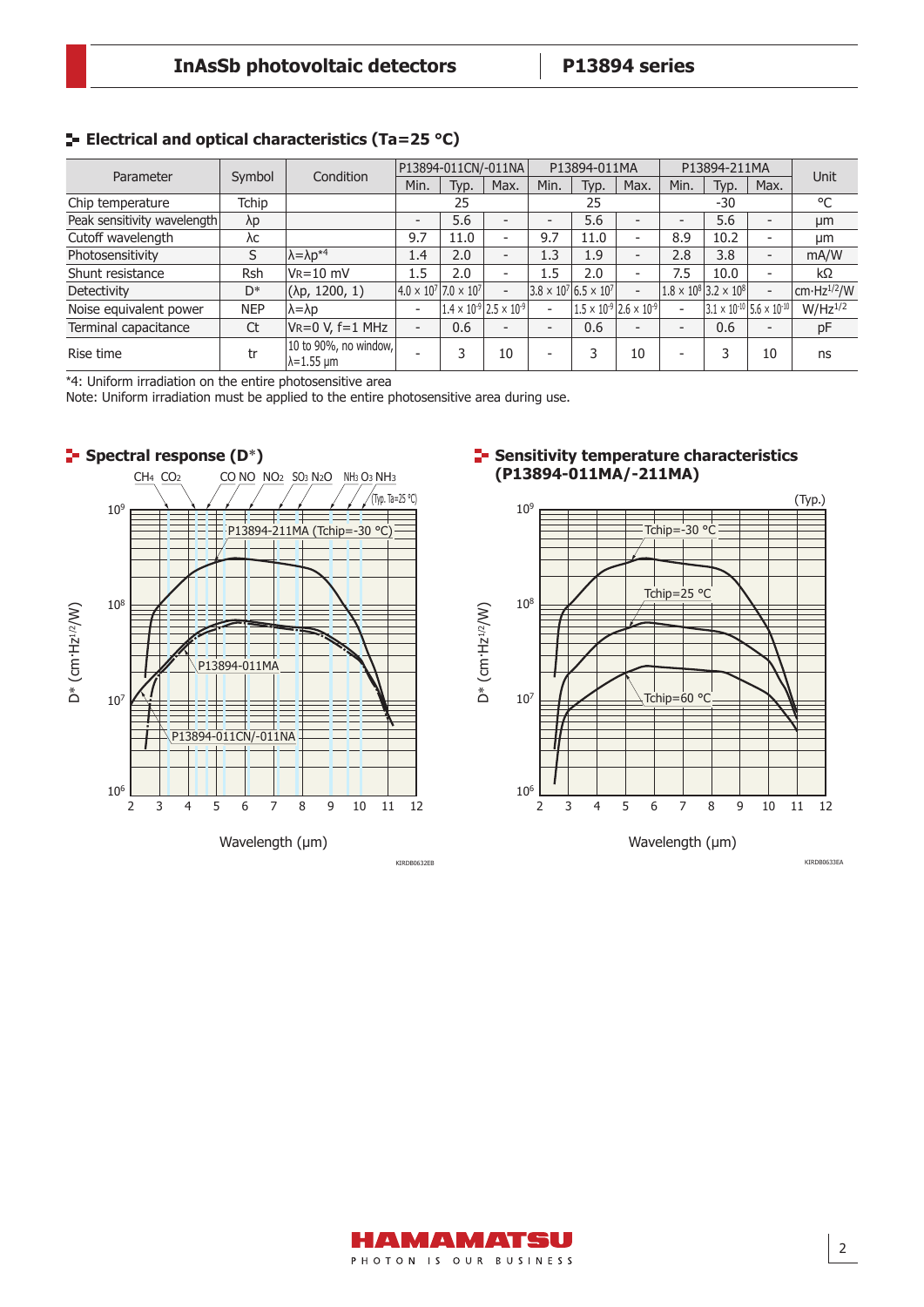

# **F-** Shunt resistance vs. chip temperature



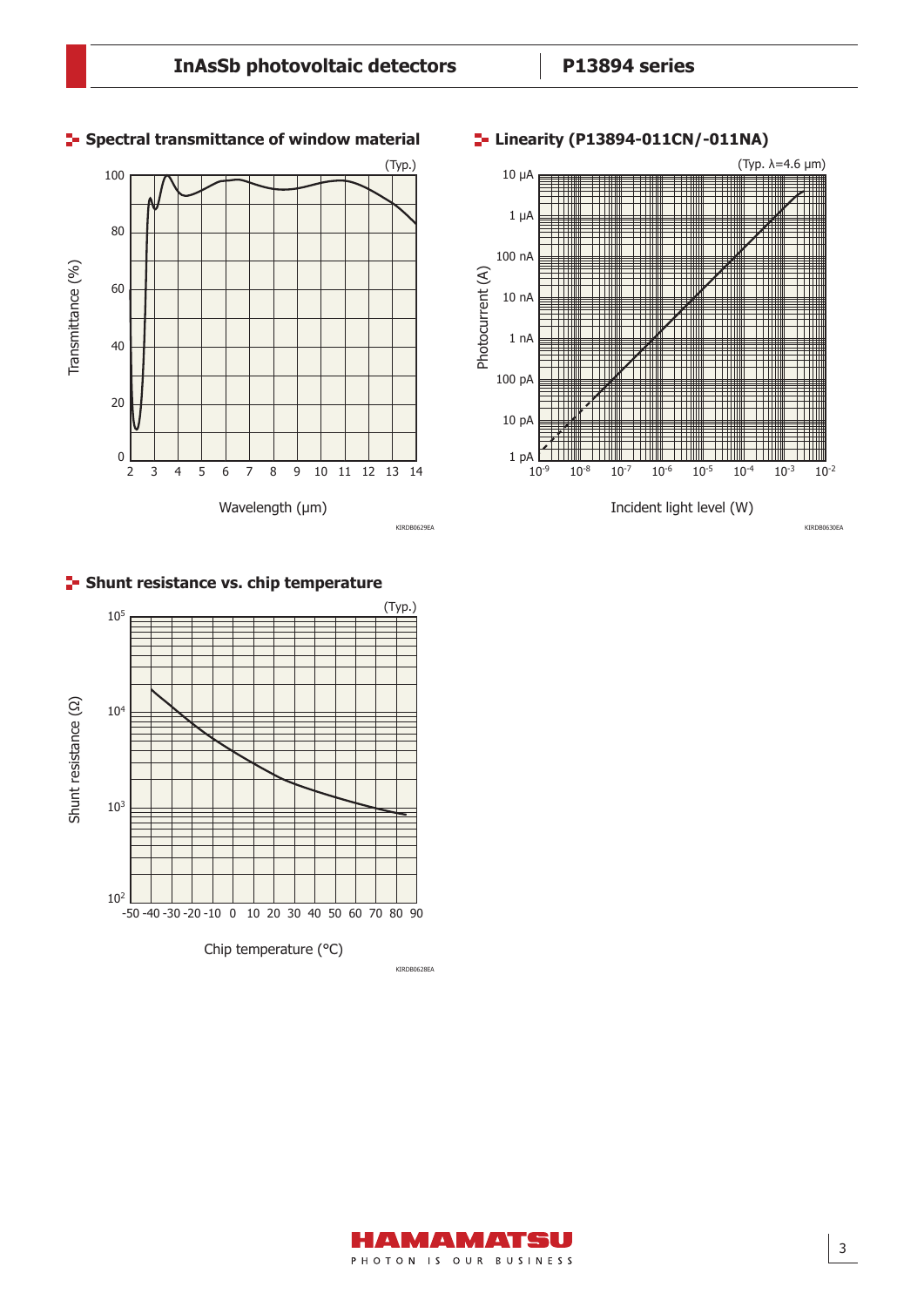# **Specifications of two-stage TE-cooler (Ta=25 °C)**

| Parameter                    | Svmbol | Min. | Typ. | Max. | Unit |
|------------------------------|--------|------|------|------|------|
| Allowable current            | Iс     |      |      | 1.U  |      |
| Allowable voltage            | Vc     |      |      | 0.95 |      |
| Thermistor resistance        | Rth    | 0. 1 | 9.0  | 9.9  | KS2  |
| Thermistor B constant*5      |        | 3232 | 3298 | 3364 |      |
| Thermistor power dissipation | Pth    |      |      | v.z  | mW   |

\*5: T1=25 °C, T2=-30 °C



# **F** Current vs. voltage characteristics of TE-cooler

# **F** Cooling characteristics of TE-cooler



KIRDB0464EA



**Thermistor temperature characteristics**

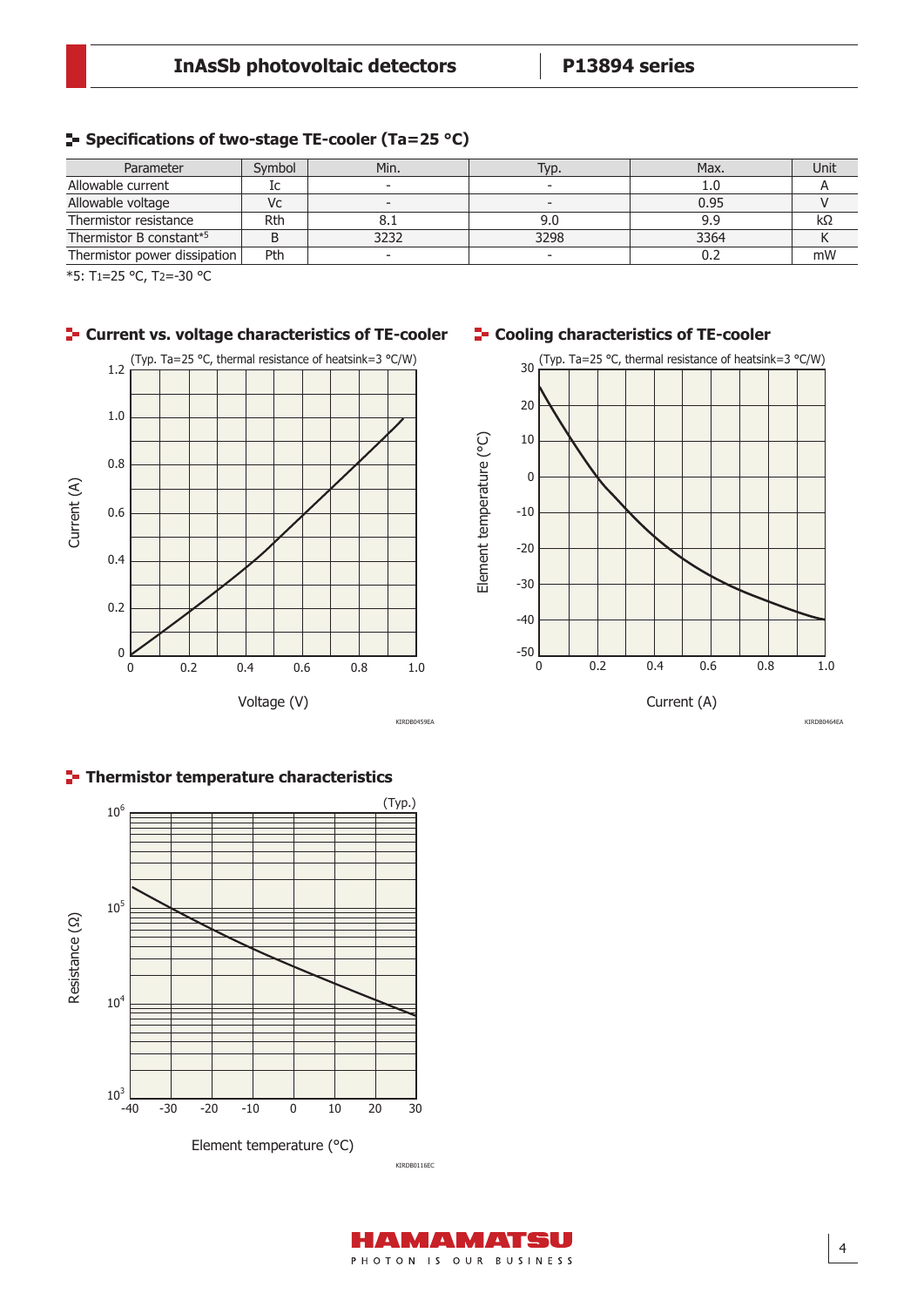#### **Block diagram for characteristic measurement**



## **<sup>1</sup>** Dimensional outline (unit: mm)





5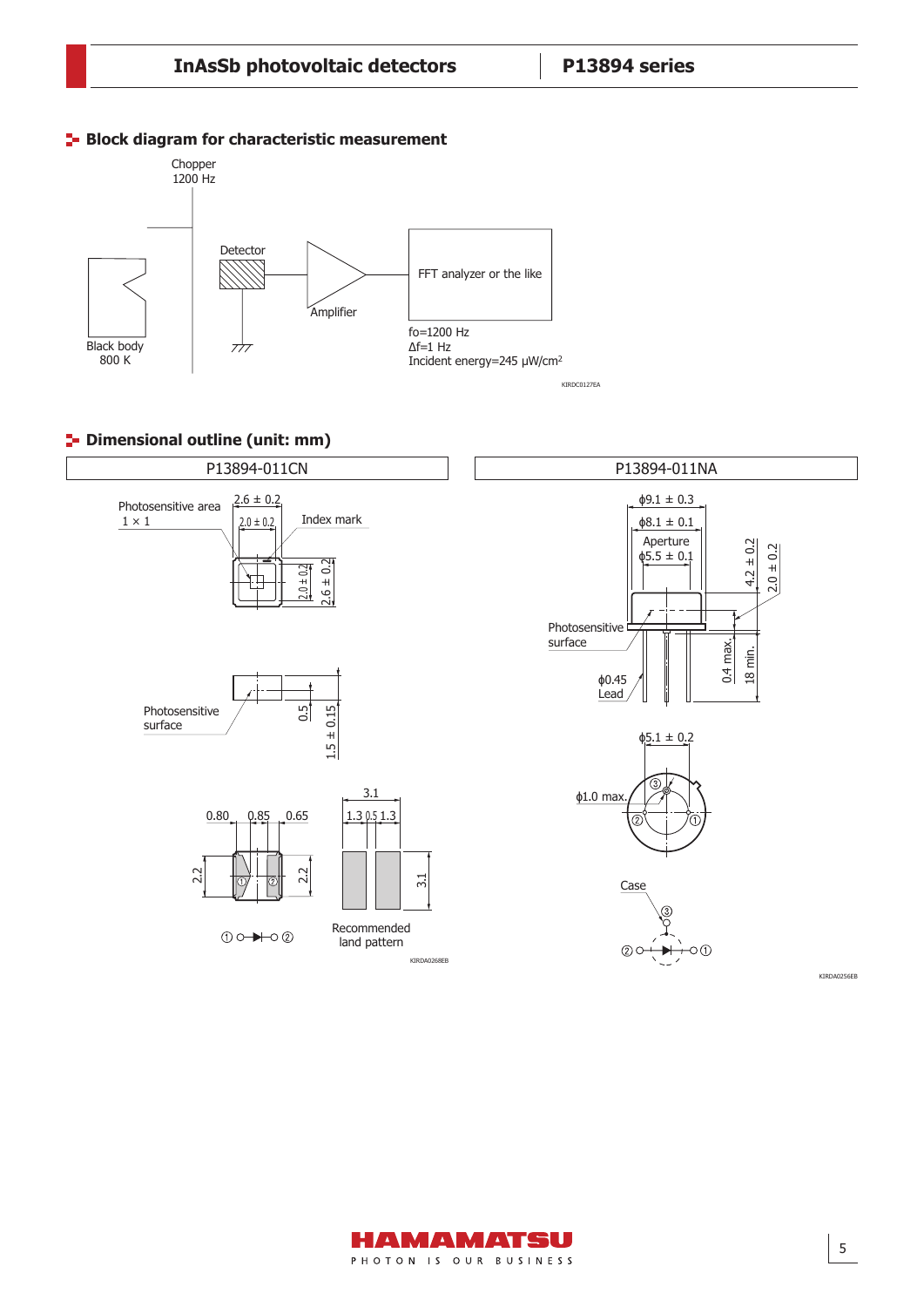# **InAsSb photovoltaic detectors P13894 series**

Dimensional outline (unit: mm)



P13894-011CN

## **F** Recommended soldering conditions



- ∙ After unpacking, store the device in an environment at a temperature range of 5 to 30 °C and a humidity of 60% or less, and perform reflow soldering within 1 year.
- ∙ The effect that the product receives during reflow soldering varies depending on the circuit board and reflow oven that are used. When you set reflow soldering conditions, check that problems do not occur in the product by testing out the conditions in advance.

Time

KIRDB0648EB